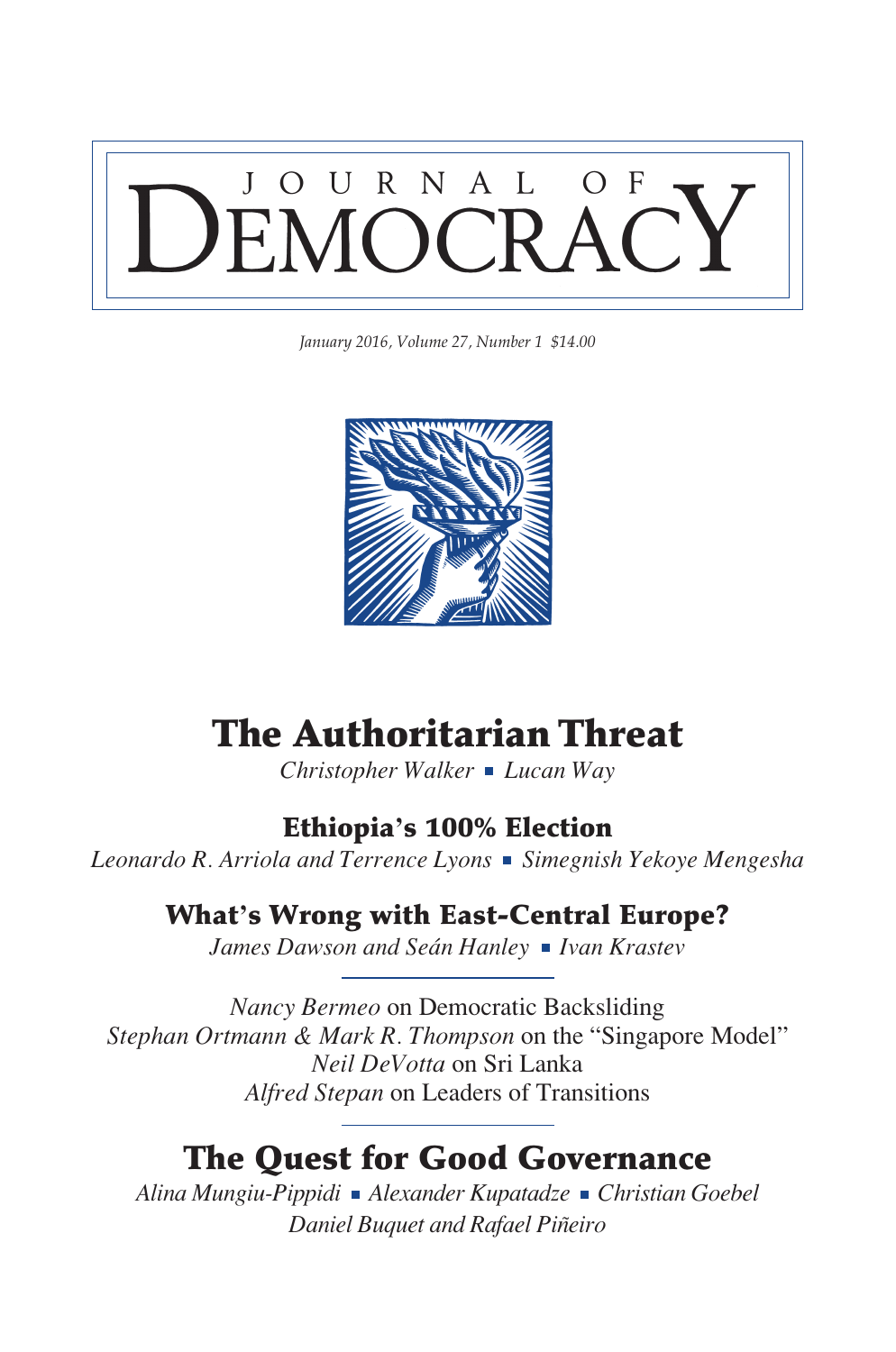## China and the "Singapore Model"

*Stephan Ortmann and Mark R. Thompson*

*Stephan Ortmann is assistant professor of political economy at the City University of Hong Kong. His most recent book is* Politics and Change in Singapore and Hong Kong: Containing Contention *(2010). Mark R. Thompson is acting head of the Department of Asian and International Studies and director of the Southeast Asia Research Centre at the City University of Hong Kong. In 2007–2008, he was Lee Kong Chian Distinguished Fellow for Southeast Asian Studies at Stanford University and the National University of Singapore.*

With the death of Singapore's founding leader Lee Kuan Yew in March 2015 and Chinese president Xi Jingping's ongoing anticorruption campaign, the international and Chinese media have been full of stories about the interest of the Chinese Communist Party (CCP) leadership in the "Singapore model" of good governance combined with authoritarian rule. The official Chinese press has noted several "waves of Singapore fever" since China's "Great Reformer" Deng Xiaoping first visited the Southeast Asian city-state in 1978.

Beijing's infatuation with Singapore had already been evident during the 2012 once-in-a-decade transfer of power within the Chinese Communist Party (CCP), in which references to the city-state featured prominently. A Central Party School media organ under Xi Jinping praised Singapore's People's Action Party (PAP) for its "high efficiency, incorruptibility, and vitality" over several decades of one-party rule. Moreover, it has been widely reported that Xi's anticorruption drive is part of the effort to establish a merit-based civil service emulating that of the PAP. According to former Singaporean foreign minister George Yeo, Xi lavishly praised Singapore in a November 2013 meeting, and in his condolence letter to Singaporean president Tony Tan after Lee Kuan Yew's death, Xi called Lee "an old friend of the Chinese people."1

China remains obsessed with Singapore, which is the only country in the region to achieve advanced economic industrialization without un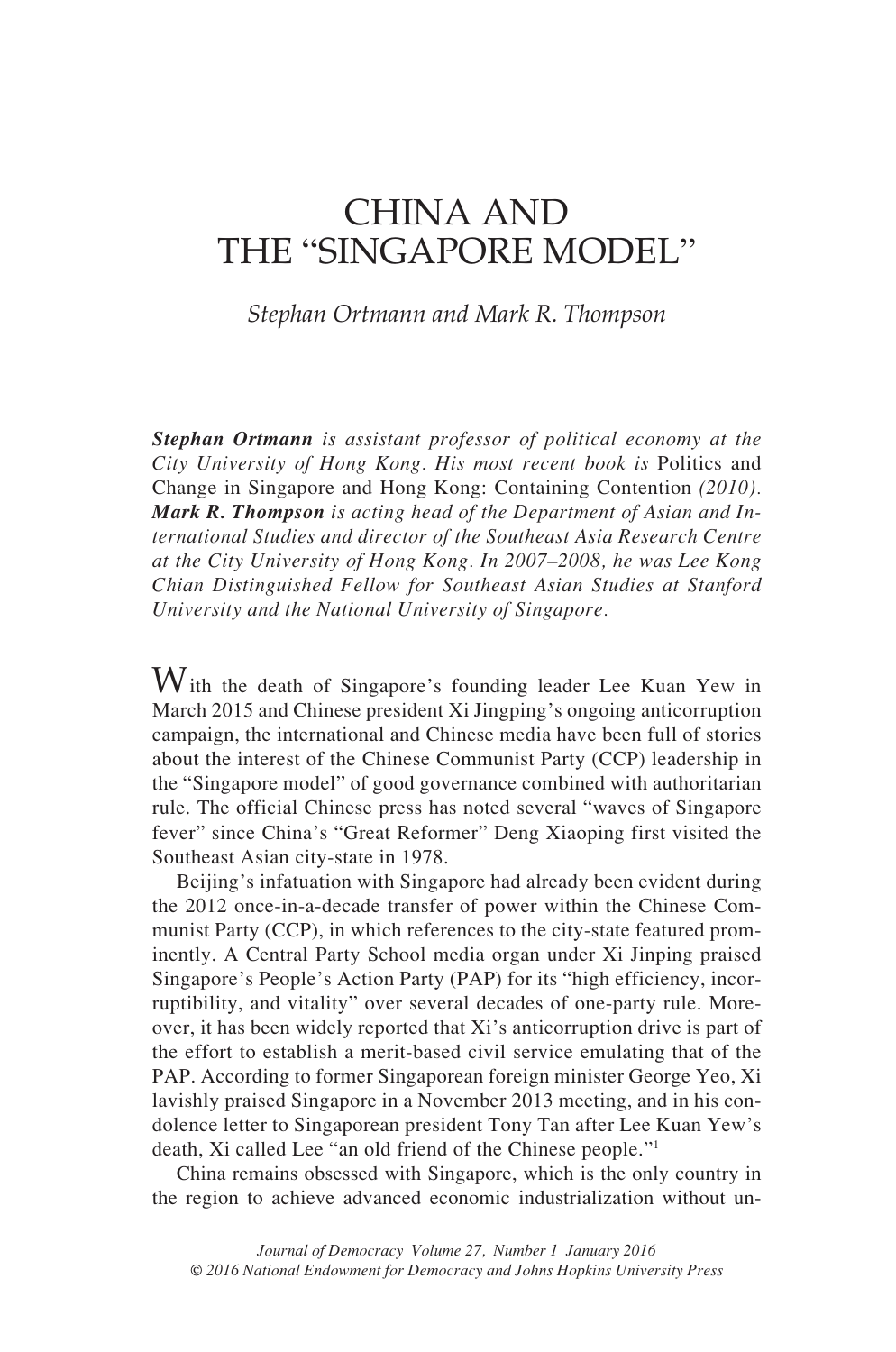dergoing substantial political liberalization. The key "lesson" that China is trying to learn is how to combine authoritarian rule with "good gov-

*The impact of the "Singapore model" on China shows that learning by nondemocratic states is not necessarily a short-term "modular" phenomenon that is largely reactive in character, but can be long-term and highly institutionalized.* 

ernance" ("meritocratic" oneparty rule). This fits well with Xi's set of political goals, known as the "Four Comprehensives," which seeks to develop a "moderately prosperous society" while strengthening economic reforms and rule of law, as well as party discipline. Assessing the influence of the Singapore model on these processes sheds light on China's active dissemination of meritocratic authoritarianism as a model of governance and the

challenge that it poses to proponents of democratization.

The impact of the "Singapore model" on China shows that learning by nondemocratic states is not necessarily a short-term "modular" phenomenon that is largely reactive in character, but can be long-term and highly institutionalized. Singapore's leaders have carefully codified their national model and taught it to thousands of eager Chinese government officials who have visited the city-state to learn its secrets. This makes the "Singapore model" the opposite of what is usually expected with regard to "political learning": Instead of a major power using its clout to diffuse its own regime form, a small and relatively insignificant country is teaching its governance approach to the "pupils" (government officials) of a major power through carefully designed courses, official and unofficial publications, direct government advice, and an industrial park set up in China. In this way, Singapore actively promotes its own model of economic growth with political stability as a "counterhegemonic" alternative to the supposed liberal-democratic consensus.

It has become increasingly clear, however, that China sees what it wants to see in Singapore, making the "lessons" learned more caricature than reality. The key to Singapore's success as a society that is both modern and authoritarian is not simply its carefully calibrated repressiveness, but also its ability to promote meritocracy while allowing a limited degree of political openness and organized political opposition in a multicultural society. China's recent crackdown on dissenters, squeezing the already limited political space allowed during the post– Tiananmen Square Massacre period, is actually moving the country further away from rather than toward the Singapore model. Already a "lonely" emerging superpower with few peers to which it can compare itself, China sees Singapore as the only political model offering applicable lessons. Yet despite the long-ruling PAP's landslide electoral vic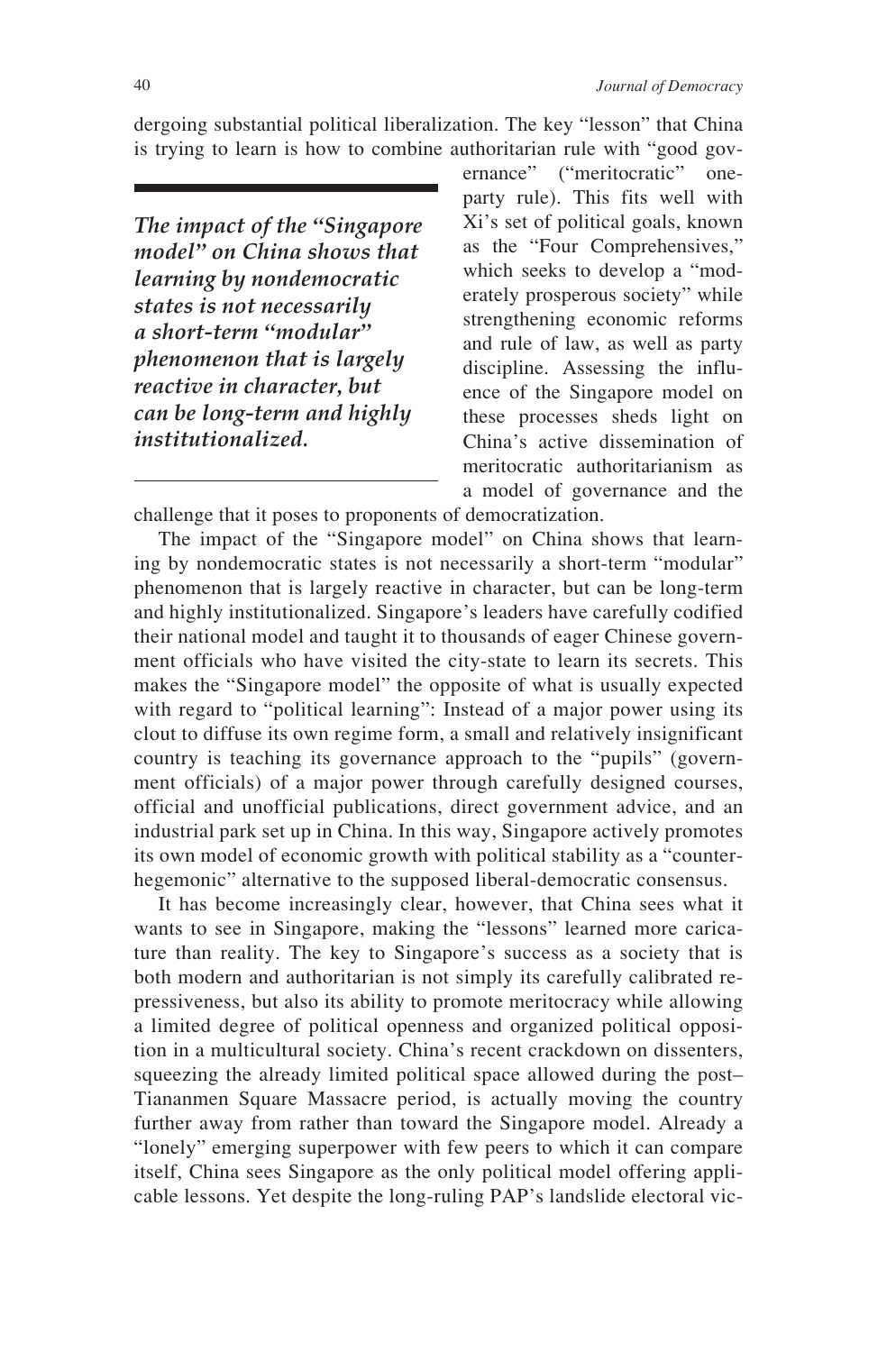tory in 2015, Singapore appears to be moving in the opposite direction, with opposition consolidating and authoritarian constraints loosening.

China's fascination with Singapore's political system as a role model started in the aftermath of the violent crackdown on the Chinese student movement in 1989. On his famed Southern Tour in 1992, Deng Xiaoping asserted that China should learn from the tiny Southeast Asian citystate and eventually overtake it. This triggered intensified interest in Singapore's governance model among Chinese academics and officials. Dozens of books and thousands of academic papers have been published over the past quarter-century, with about a thousand more being added every year. Since 1990, more than 22,000 Chinese central and locallevel officials have traveled to the city-state to explore various aspects of national and local governance, visiting nearly every ministry, government department, and statutory board. Singapore's Nanyang Technological University has even created a program specially tailored to Chinese officials, which has been dubbed the (Chinese) "mayors' class."2

Many Chinese scholars and officials who have visited the island nation have been preoccupied by the issue of how Singapore has successfully resisted democratizing, despite the pressures of modernization.<sup>3</sup> Singapore's *Straits Times* reported in November 2008 that there are "a growing number of Chinese academics who have developed an interest in studying Singapore's rapid economic growth, political stability and harmonious social order in recent years." For instance, Nanjing University history professor Lu Zhengtao argued in his 2007 book *Singapore— Modernization Under Authoritarianism* (*Xinjiapo weiquan zhengzhi yanjiu*) that the Southeast Asian city-state demonstrates that countries can successfully modernize under authoritarian rule and that the CCP can successfully adapt in this manner.4 Lü Yuanli's *Why Singapore Can Do It* (*Xinjiapo weishenme neng*), which includes a foreword written by current Singaporean prime minister Lee Hsien Loong, had already been through eight print runs by 2009.<sup>5</sup> Lü also founded a Singapore research center at Shenzhen University.

Beijing actively encourages research on Singapore, as is reflected in the fact that obtaining funding for Singapore-related projects is easier than for projects on any other country. A search of the China Academic Journals Full-Text Database finds only 230 articles with the term Xinjiapo (Singapore) published before 1992. Since 2008, more than 800 articles have been published each year, bringing the total to 16,965 in 2015.

Singapore seemingly demonstrates that Asian culture can provide an alternative to competitive democracy. Chinese observers see Confucianism, which stresses moral leadership over political competition, as being highly influential in Singapore's ruling circles. In the process of the ideological formation of what Jonathan London has called a "market-Leninist" regime, the Chinese leadership is experimenting with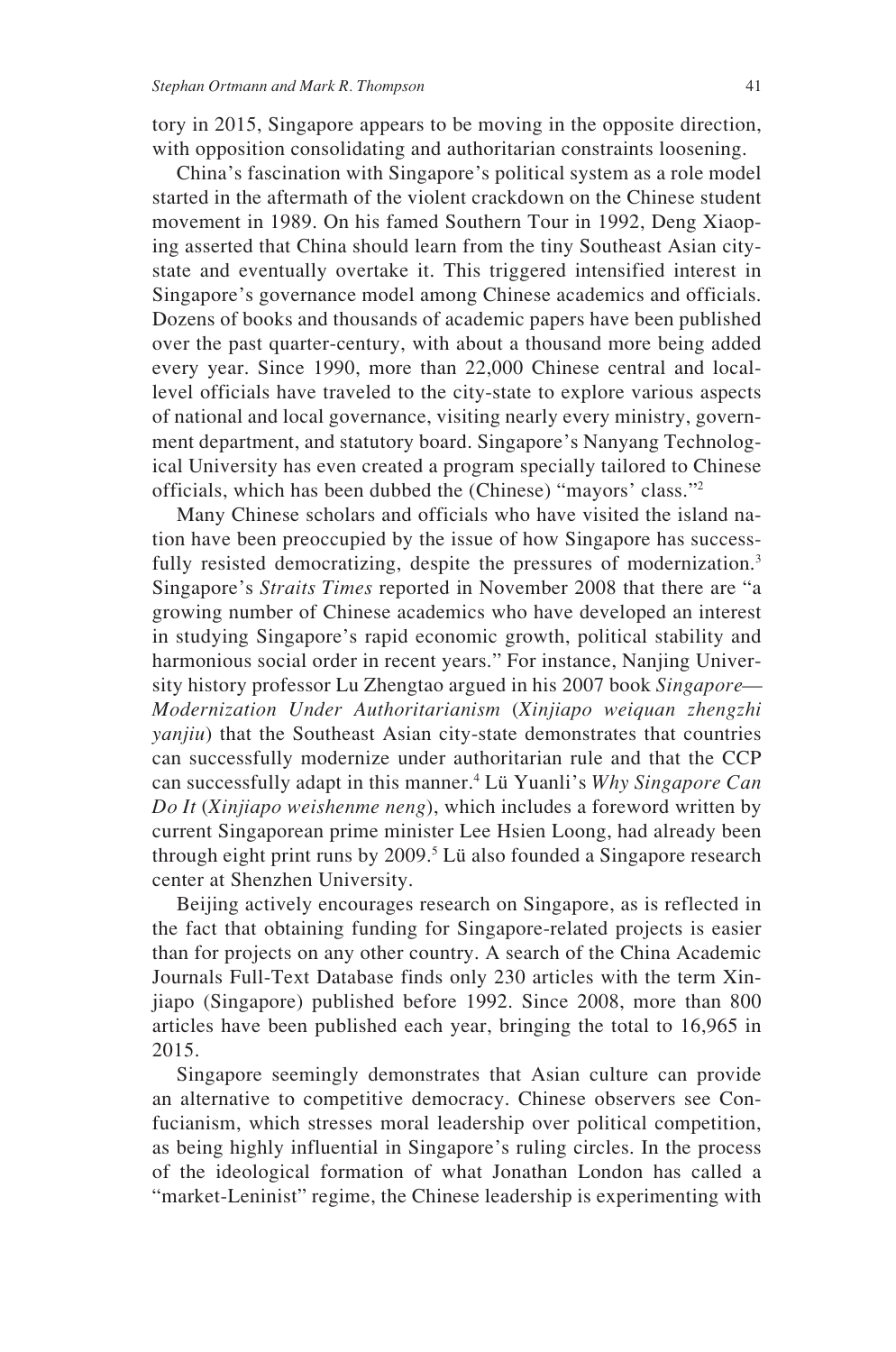a regime-supportive interpretation of Confucianism.6 Long before the Chinese Communist leadership looked toward Confucian values, the Singaporean government had issued a white paper propagating "Shared Values" based on Confucian tenets. This became part of the "Asian values" discourse, which constituted a campaign opposing liberal democracy for Asian societies on the grounds that non-Western peoples are inherently disposed toward authoritarianism.

The argument for the superiority of Asian values was largely discredited internationally in the wake of the 1997 Asian financial crisis, as some Western critics blamed a "culture of cronyism" related to Asian values as one cause of the crisis.<sup>7</sup> To sympathetic Mainland observers, however, Singapore's version of Confucianism appeared to underpin the PAP's success in maintaining authoritarian rule, with the ruling party leading by moral example and incorporating a paternalistic understanding of individual rights as promoting consensus instead of conflict. As a consequence of this learning process, Chinese reformers are using lessons from the Singaporean model in their efforts to bolster the CCP's ideological legitimacy and strengthen the governance capacity of oneparty rule, thus reducing pressures for democratization. In 2014, the CCP ordered Chinese officials to attend lectures on Confucian classics that had been deeply reviled during Mao's rule. This campaign has been described as an attempt to counter the diffusion of Western democratic ideas.

Chinese observers admire how decisions in Singapore, in the spirit of wise Confucian leadership, are made in a top-down fashion in the longterm interest of the people. They also underscore the exemplary role of Lee Kuan Yew.<sup>8</sup> China's "Singapore watchers" have further reasoned that this proves that centralized one-party rule is compatible with effective governance, which runs counter to the dominant global view that good governance should be decentralized and include public participation. This has been of special concern to the CCP because of its desire to strengthen Chinese political institutions without abandoning the dominant role of the Party. Singapore's apparent success in eradicating corruption has been a major inspiration for China's current anticorruption drive. In particular, the practice of punishing everyone equally and not sparing high-ranking officials was drawn from the Singaporean playbook. Strict and professionalized management throughout the hierarchy ensures swift policy implementation. This goal could well be behind Xi Jinping's recent efforts to centralize his own political control.

#### **Between Illusion and Reality**

Despite having studied various aspects of Singapore for more than two decades, many Chinese observers misinterpret what the city-state's experience really has to offer as lessons for China. Superficial simi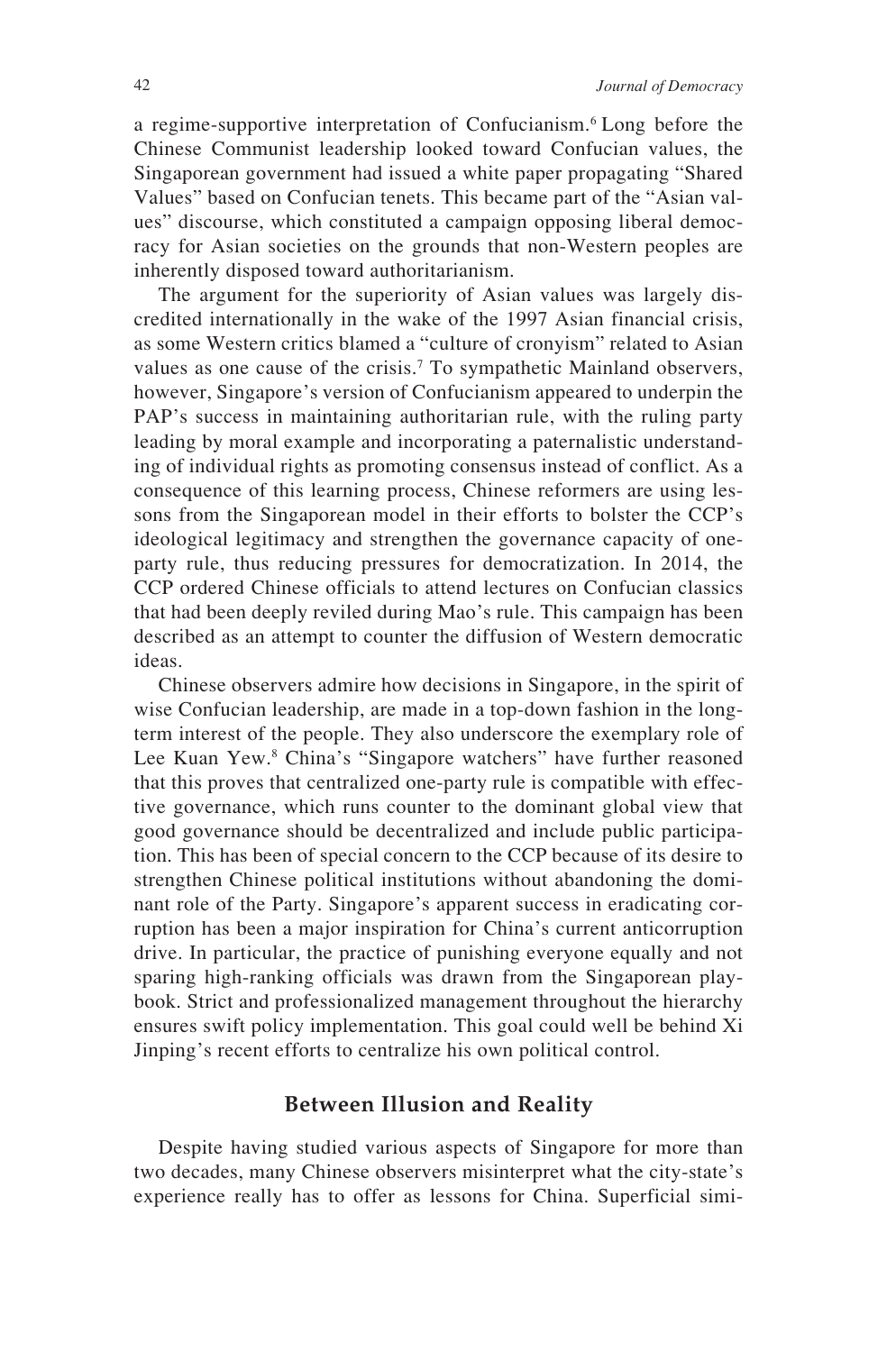larities—that Singapore's population is predominantly ethnic-Chinese and that the ruling PAP has some Leninist features—mask important institutional differences, many of them legacies of British colonial rule. In part, this is due to the PAP's own idealized version of Singaporean history—the so-called Singapore consensus, which overestimates the extent of the PAP's actual accomplishments and downplays the role of British colonialism. A common myth is that when the PAP took power, Singapore was an economic backwater. In reality, the crown colony was one of the most advanced territories in the British Empire. Rather than transforming Singapore, the PAP guided it toward making further progress along this earlier trajectory.9

Another misconception concerns the extent to which merit determines elite status in Singapore's government: Although competition within the PAP is intense and meritocratic, the ruling party's leaders, following colonial patterns, have chosen to promote people like themselves—disproportionately male, ethnic-Chinese, and upper-class, and often drawn from a small circle of elite schools and well-connected families. This narrow elite recruitment means that "the rest of Singaporeans are excluded by definition [from elite circles] from the very beginning."10

Although restrictions on civil liberties make Singapore an illiberal regime, its political system has retained some institutionally embedded libertarian characteristics. Jothie Rajah has recently argued that the "rule of law" in Singapore actually conceals strict controls on civil and political rights. But these legal checks constitute more than just pretense, and some judges have invoked them in making decisions that demonstrate a willingness to sometimes defy ruling-party opinion.<sup>11</sup> In one high-profile case, for example, the High Court overruled the 2014 conviction of National University of Singapore law professor Tey Tsun Hang, who had written a book critical of the judiciary.<sup>12</sup>

Moreover, in dealing with corruption the government has applied a clear and transparent legal process that is carried out by the independent Corrupt Practices Investigation Bureau, which dates back to the first anticorruption commission established in 1952. Such examples of judicial independence are generally ignored by Chinese officials, who find only confirmation for their own version of "rule by law." The Chinese approach merely codifies authoritarian practice into laws, as in the broad interpretation of the law against "picking quarrels and provoking troubles" that has been invoked to arrest a wide range of dissidents.<sup>13</sup>

Another important difference usually downplayed by Chinese observers is Singapore's electoral system. Although falling far short of the principles of liberal democracy, it makes Singapore's authoritarianism much more competitive than China's.14 Elections in Singapore matter because they force the ruling party to defend its policies and respond to citizen demands. This has become more pressing with the growing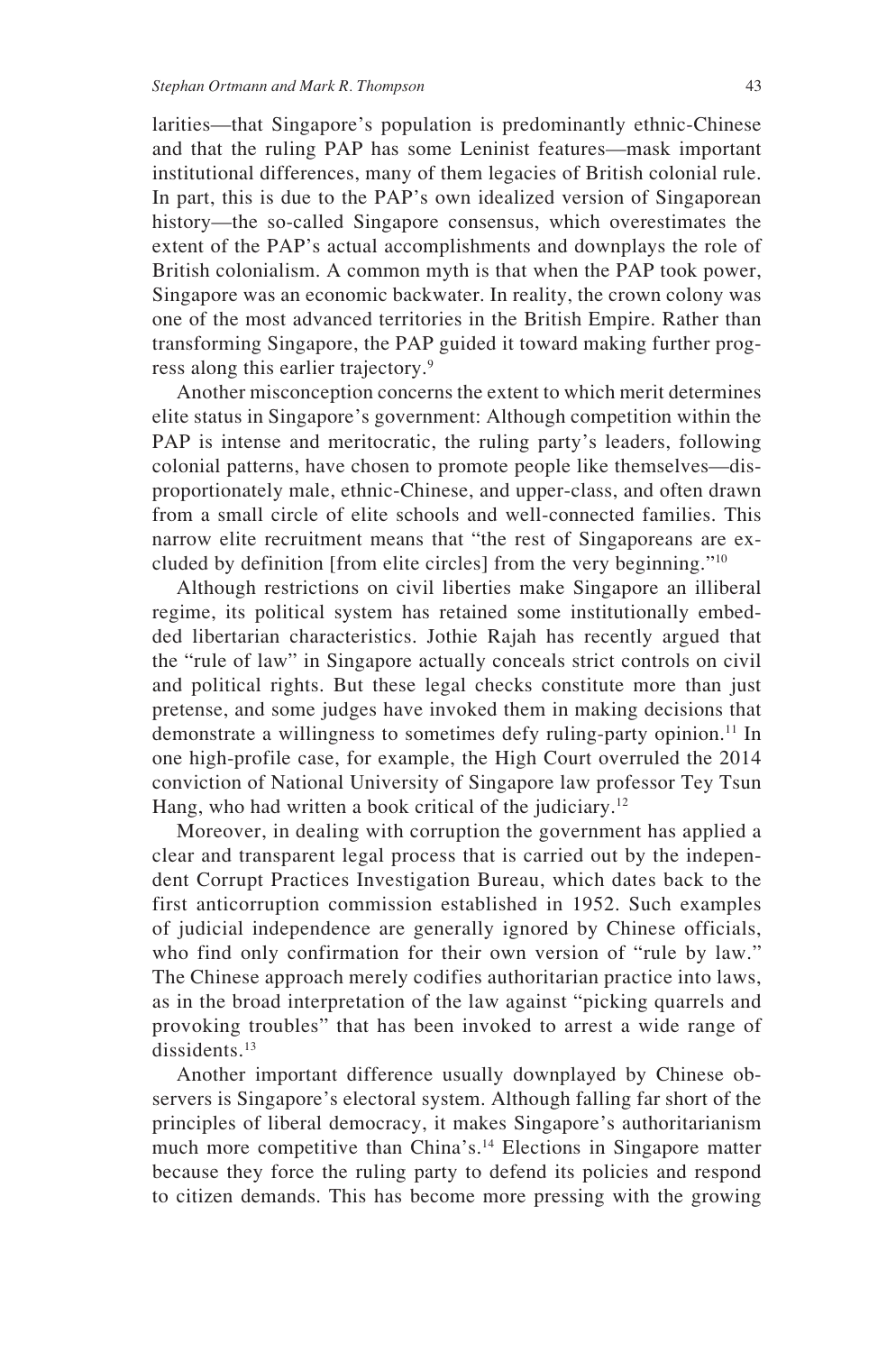strength of opposition parties since the 1980s; their strong showing in the 2011 polls threatened the dominant position of the ruling party for the first time since independence in 1965.

*Instead of introducing major legal or electoral reforms, Xi Jinping has dismissed the separation of powers and competitive elections as "Western ideas."*

Instead of introducing major legal or electoral reforms, Xi Jinping has dismissed the separation of powers and competitive elections as "Western ideas." He has centralized power by personally taking control over the most influential "Leading Small Groups" party organs responsible for policy making. Although Singapore has shown centralized governance to be effective in the city-state, it is virtually impossible to replicate a similar approach in a

country as large and complex as China. According to Andrew Browne of the *Wall Street Journal*, decision making under Xi Jinping has become much more rushed and less predictable, leading to unprecedented policy reversals.15

Instead of balancing coercion and cooptation, Xi has tightened control over civil society activists even when they do not pose a direct challenge to his rule. The crackdown has included the arrest of women'srights activists, human-rights lawyers, and bloggers. Despite its official stance endorsing freedom of religion, the Chinese government has forced Christian churches to remove crosses in an apparent attempt to reduce the rapidly growing influence of Christianity. By contrast, the Singaporean government has taken a much more calibrated approach. The last time oppositionists were arrested under the Internal Security Act, which allows for detention without trial, was in 1987. The uproar that followed led the PAP to rely on more legalistic methods of discouraging opposition and to foster a culture of self-censorship rather than resorting to direct repression. This is particularly evident in Singapore's approach toward Internet censorship, which involves blocking only a few websites.

Chinese observers' interpretation of Singapore's "Confucianist turn" is based on a one-sided view. Despite being trumpeted by Singapore's government, the "Shared Values" white paper failed to create an ideological consensus in the multiethnic society around conservative Confucian culturalism. Rather, the discourse was largely confined to a number of "official government scribes," most notably Kishore Mahbubani, Tommy Koh, and Bilahari Kausikan, often referred to collectively as "the Singapore school."16 Meanwhile, China's Confucian revival has been complicated by the fact that a Maoist faction within the CCP continues to resist the introduction of Confucianism into broader Chinese society (as symbolized by the mysterious nighttime removal of a large statue of Confucius near Tiananmen Square in 2011).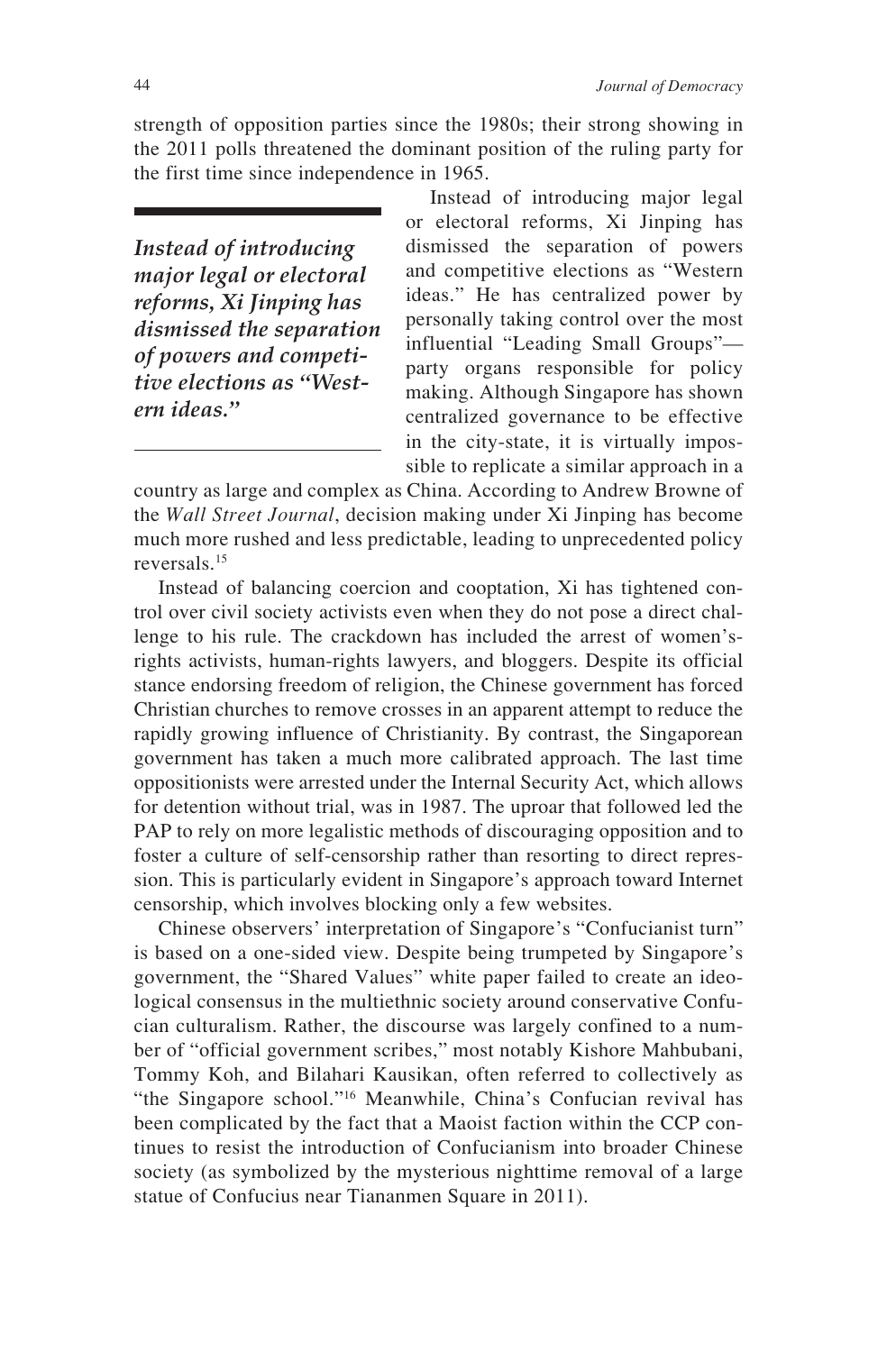The PAP's landslide victory in Singapore's September 2015 general election, winning 69.9 percent of the popular vote and 83 of 89 parliamentary seats, may have raised hopes among Chinese observers that the Southeast Asian city-state had found the magic formula for maintaining one-party-dominant rule. Yet at least part of the PAP's electoral gains—it won nearly 10 percent more of the popular vote in 2015 than in 2011—came from the fact that 2015 marked the death of Lee Kuan Yew and the fiftieth anniversary of Singapore's independence. Despite its sizeable vote gain, the PAP could not win back the groups representation constituency (GRC) that it lost to the opposition for the first time in the 2011 general election, in what was considered a landmark achievement for antigovernment forces.<sup>17</sup>

Most important, the PAP no longer has the aura of invincibility that makes a strong opposition unthinkable. Despite their losses in 2015, opposition parties remain very much a part of Singapore's political landscape, with realistic prospects of future electoral gains. After the opposition's strong showing in 2011, the PAP had to become more responsive, with Prime Minister Lee Hsien Loong publicly apologizing for the ruling party's mistakes and promising improvements. In the years since, the PAP has strengthened its community involvement and introduced more social programs to deal with citizen complaints. Moreover, the virtual absence of direct censorship (along with the more pluralistic nature of the government-linked mainstream media) means that in Singapore there is a lively public discourse that is far less controlled than what one finds in China.

Singapore's regular elections, which involve vigorous campaigns that influence government policies, sharply contrast with China's lack of any such polls. China initiated experiments with competitive village elections in 1987, but voting has not been adopted at any higher level. In addition, the quality of village elections has been seriously questioned, with vote-buying and other forms of manipulation often skewing the electoral process.18 Moreover, the central state has not reduced its control over the localities and thus denies them the autonomy needed for effective governance.

### **A Lonely Superpower**

With China's more aggressive recent stance in the South China Sea, Singapore's geopolitical relations with China have cooled. But even in the past, the late Lee Kuan Yew, despite his close ties to China's leaders, made it clear that the city-state should be more wary of China than of the United States.19 Edward Snowden's revelations about surveillance carried out by the U.S. National Security Agency included documentation of extensive intelligence cooperation between Singapore and the United States.<sup>20</sup> Singapore has continued to support the U.S. role in the region,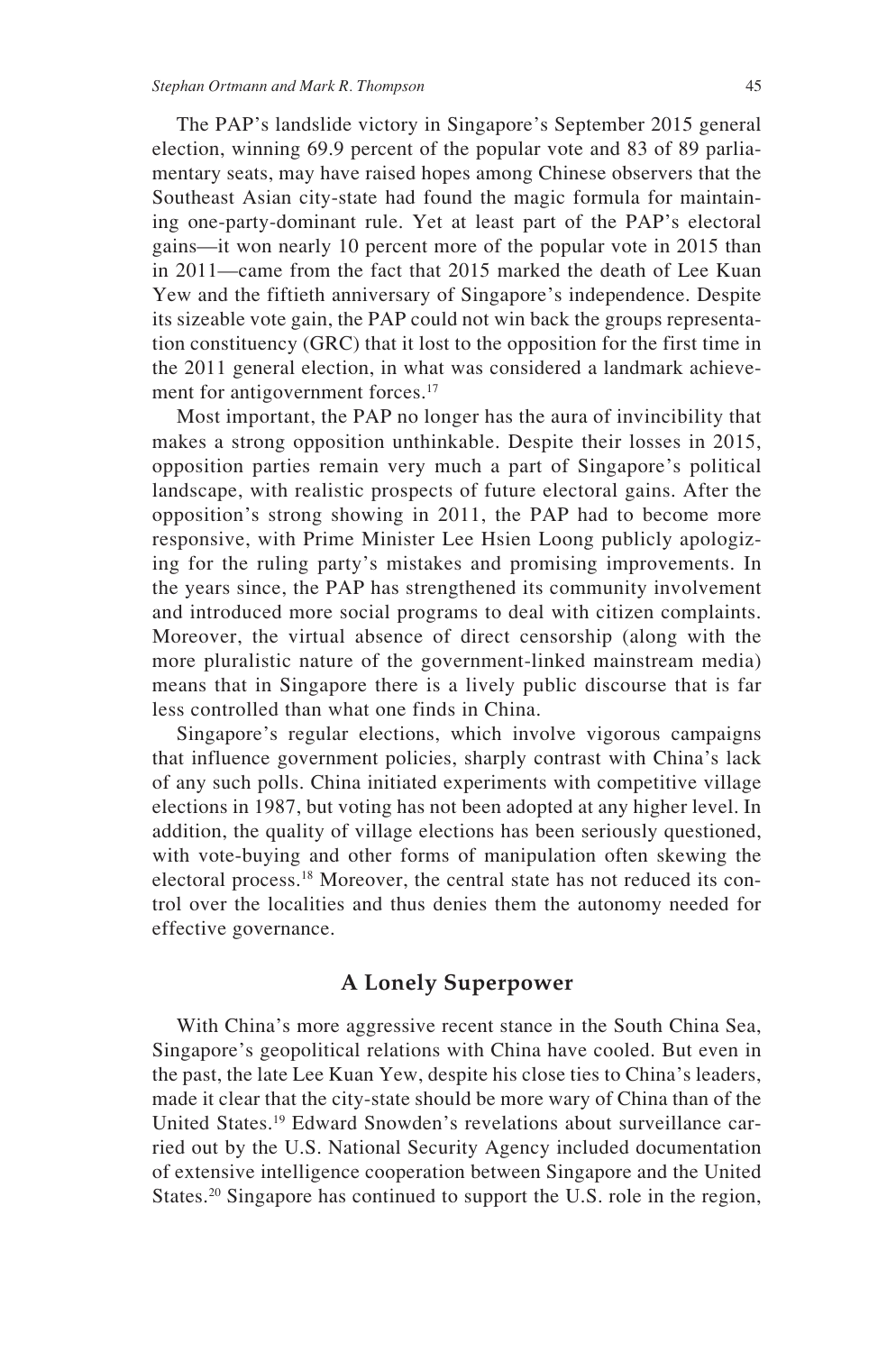most recently by deciding to allow four U.S. littoral-combat ships to operate from the island nation, perhaps out of an underlying worry about the impact of China's growing military presence in the region.

There are also concerns in Singapore that China's "one road, one belt" (or "new Silk Road") initiative may reduce Singapore's relative importance for Asian trade. Although touted as an opportunity for Singapore, the much shorter land route could lead to a significant diversion of Singapore's trade away from the Straits of Malacca. These tensions between the two countries may be behind the growing criticism of Singapore in China. This was evident from some of the negative comments by Chinese bloggers about Lee Kuan Yew's stature just after his death (calling him "only a mayor"), as well as from questions raised about "how Chinese" Singapore really is.

Nonetheless, it is unlikely that the CCP's obsession with Singapore will decline anytime soon, despite Chinese misperceptions of the factors that have produced Singapore's success. It would be hard for China to find ideological reinforcement for its project of combining centralized authoritarian rule with effective and corruption-free government anywhere else in today's world. China is a "lonely superpower," and not just because of its growing political isolation in the region due to its aggressive foreign policy. It is moving into unknown territory by attempting to modernize while remaining authoritarian, the only rising economic power in the twenty-first century to seriously pursue this strategy. Instead of seeking popular support through elections, the CCP is increasingly relying on nationalist appeals. The ruling elite emphasizes China's "century of humiliation" and its historic destiny; it seeks to revive conservative Confucianism, puts forth expansive territorial claims, and engages in displays of military power. Its policies are more reminiscent of the "Prussian path" to modernity and great-power status than of any political model in the contemporary world.

#### **NOTES**

1. Cary Huang, "Communist Party Journal Suggests It Could Learn from Singapore's PAP," *South China Morning Post*, 23 October 2012, *[www.scmp.com/news/china/arti](www.scmp.com/news/china/article/1067561/communist-party-journal-suggests-it-could-learn-singapores-pap)[cle/1067561/communist-party-journal-suggests-it-could-learn-singapores-pap](www.scmp.com/news/china/article/1067561/communist-party-journal-suggests-it-could-learn-singapores-pap)*; "China's Love of Lee's 'Singapore Model' Ran Deep for Decades," *Bloomberg News*, 23 March 2015, *[www.bloomberg.com/news/articles/2015-03-23/china-s-love-of-lee-s-singapore](www.bloomberg.com/news/articles/2015-03-23/china-s-love-of-lee-s-singapore-model-ran-deep-for-decades)[model-ran-deep-for-decades](www.bloomberg.com/news/articles/2015-03-23/china-s-love-of-lee-s-singapore-model-ran-deep-for-decades)*; "How 'Old Friend' Lee Kuan Yew Influenced China," China Real Time Report, *Wall Street Journal*, 23 March 2015, *[http://blogs.wsj.com/chi](http://blogs.wsj.com/chinarealtime/2015/03/23/how-old-friend-lee-kuan-yew-influenced-china)[narealtime/2015/03/23/how-old-friend-lee-kuan-yew-influenced-china.](http://blogs.wsj.com/chinarealtime/2015/03/23/how-old-friend-lee-kuan-yew-influenced-china)*

2. Stephan Ortmann and Mark R. Thompson, "China's Obsession with Singapore: Learning Authoritarian Modernity," *Pacific Review* 27 (May 2014): 433–55. Nicholas Kristof, "China Sees Singapore as a Model for Progress," *New York Times,* 9 August 1992.

3. Hou Zanhua, "Xinjiapo Weiquan Zhengzhi Jiqi Zhuanxing" [Authoritarian politics and its transformation of Singapore], *Wan xi Xueyuan Xuebao* [Journal of West Anhui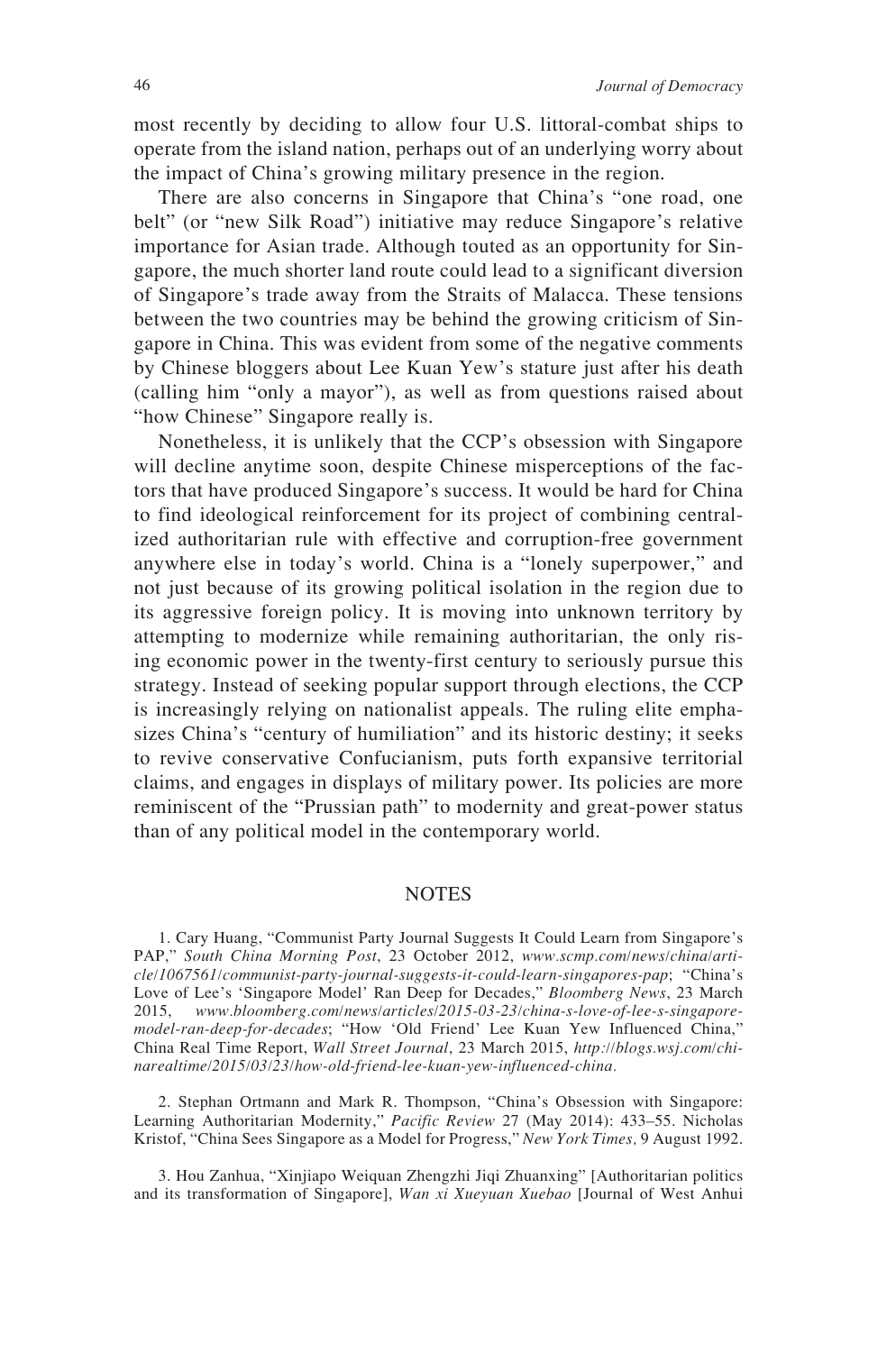University] 1 (2007): 9–13; Wang Wenzhi, Zhao Huibing and Cui Shouquan, "Xinjiapo yu "Minzuhua" Cajian Erguo Yuanyin Touxi" [A thorough analysis of Singapore's brushing off the "third wave of democratization"], *Dongnanya zhi Chuang* [Window of Southeast Asia] 1 (2008): 26–31.

4. Lu Zhengtao, *Xinjiapo Weiquan Zhengzhi Yanjiu* [*Singapore: Modernization under authoritarianism*] (Nanjing: Nanjing University Press, 2007). Another example of this genre is Xia Guowei, "Xinjiapo Zhengzhi Tizhi Tanwei" [Probing the development of the political system in Singapore], *Guangdong Nongdongshan Zhiye Jishu Xueyuan Xuebao* [Journal of Guangdong AIB Polytechnic College] 3 (1995): 18–22.

5. Lü Yuanli, *Xinjiapo Weishenme Neng* [*Why Singapore can do it*], 2 vols. (Nanchang: Jiangxi Renmin Chubanshe, 2007).

6. Jonathan London, "Viet Nam and the Making of Market Leninism," *Pacific Review* 22 (July 2009): 373–97; Chen Jie, "The Impact of Reform on the Party and Ideology," *Journal of Contemporary China* 4, no. 9 (1995): 22–34; Daniel Bell, *China's New Confucianism: Politics and Everyday Life in a Changing Society* (Princeton: Princeton University Press, 2010); Shufang Wu, "The Revival of Confucianism and the CCP's Struggle for Cultural Leadership: A Content Analysis of the *People's Daily,* 2000–2009," *Journal of Contemporary China* 23, no. 89 (2014): 971–91.

7. Mark R. Thompson, "Whatever Happened to 'Asian Values'?" *Journal of Democracy* 12 (October 2001): 154–65.

8. Benjamin Ho, "Learning from Lee: Lessons in Governance for the Middle Kingdom from the Little Red Dot," *East Asia*, published online 5 October 2015, available at *[http://](http://dx.doi.org/10.1007/s12140-015-9248-0) [dx.doi.org/10.1007/s12140-015-9248-0](http://dx.doi.org/10.1007/s12140-015-9248-0).*

9. Donald Low and Sudhir Thomas Vadaketh, *Hard Choices: Challenging the Singapore Consensus* (Singapore: National University of Singapore Press, 2014).

10. Thum Ping Tjin, "Living with Myths: Silent Spaces of History," *Online Citizen Talk*, 19 August 2014, *<http://youtu.be/31b8WeqasQs>*; see also Michael D. Barr, *The Ruling Elite of Singapore: Networks of Power and Influence* (London: I.B. Tauris, 2014).

11. Jothie Rajah, *Authoritarian Rule of Law: Legislation, Discourse and Legitimacy in Singapore* (Cambridge: Cambridge University Press, 2012).

12. Tey Tsun Hang, *Legal Consensus: Supreme Executive, Supine Jurisprudence, Suppliant Profession of Singapore* (Hong Kong: Hong Kong University Press, 2011).

13. Andrew Nathan, "The Authoritarian Resurgence: China's Challenge," *Journal of Democracy* 26 (January 2015): 156–70.

14. Minxin Pei, "The Real Singapore Model," Project Syndicate, 26 March 2015, *[www.project-syndicate.org/commentary/china-misappropriates-singapore-model-by](www.project-syndicate.org/commentary/china-misappropriates-singapore-model-by-minxin-pei-2015-03)[minxin-pei-2015-03](www.project-syndicate.org/commentary/china-misappropriates-singapore-model-by-minxin-pei-2015-03).*

15. Cary Huang, "How Leading Small Groups Help Xi Jinping and Other Party Leaders Exert Power," *South China Morning Post*, 20 January 2014, *[www.scmp.com/news/](www.scmp.com/news/china/article/1409118/how-leading-small-groups-help-xi-jinping-and-other-party-leaders-exert) [china/article/1409118/how-leading-small-groups-help-xi-jinping-and-other-party](www.scmp.com/news/china/article/1409118/how-leading-small-groups-help-xi-jinping-and-other-party-leaders-exert)[leaders-exert](www.scmp.com/news/china/article/1409118/how-leading-small-groups-help-xi-jinping-and-other-party-leaders-exert)*; Andrew Browne, "The Whiplash of Xi Jinping's Top-Down Style," *Wall Street Journal*, 23 June 2015, *[www.wsj.com/articles/the-whiplash-of-xis-top-down](www.wsj.com/articles/the-whiplash-of-xis-top-down-style-1435031502)[style-1435031502.](www.wsj.com/articles/the-whiplash-of-xis-top-down-style-1435031502)*

16. Beng-Huat Chua, *Communitarian Ideology and Democracy in Singapore* (London: Routledge, 1995); Ian Buruma, "Ian Buruma Replies" (to Kishore Mahbubani, "The Singapore Difference"), *New York Review of Books*, 23 September 1999, *[www.nybooks.com/](www.nybooks.com/articles/archives/1999/sep/23/thesingapore-difference) [articles/archives/1999/sep/23/thesingapore-difference](www.nybooks.com/articles/archives/1999/sep/23/thesingapore-difference)*; Donald K. Emmerson, "Kishore's